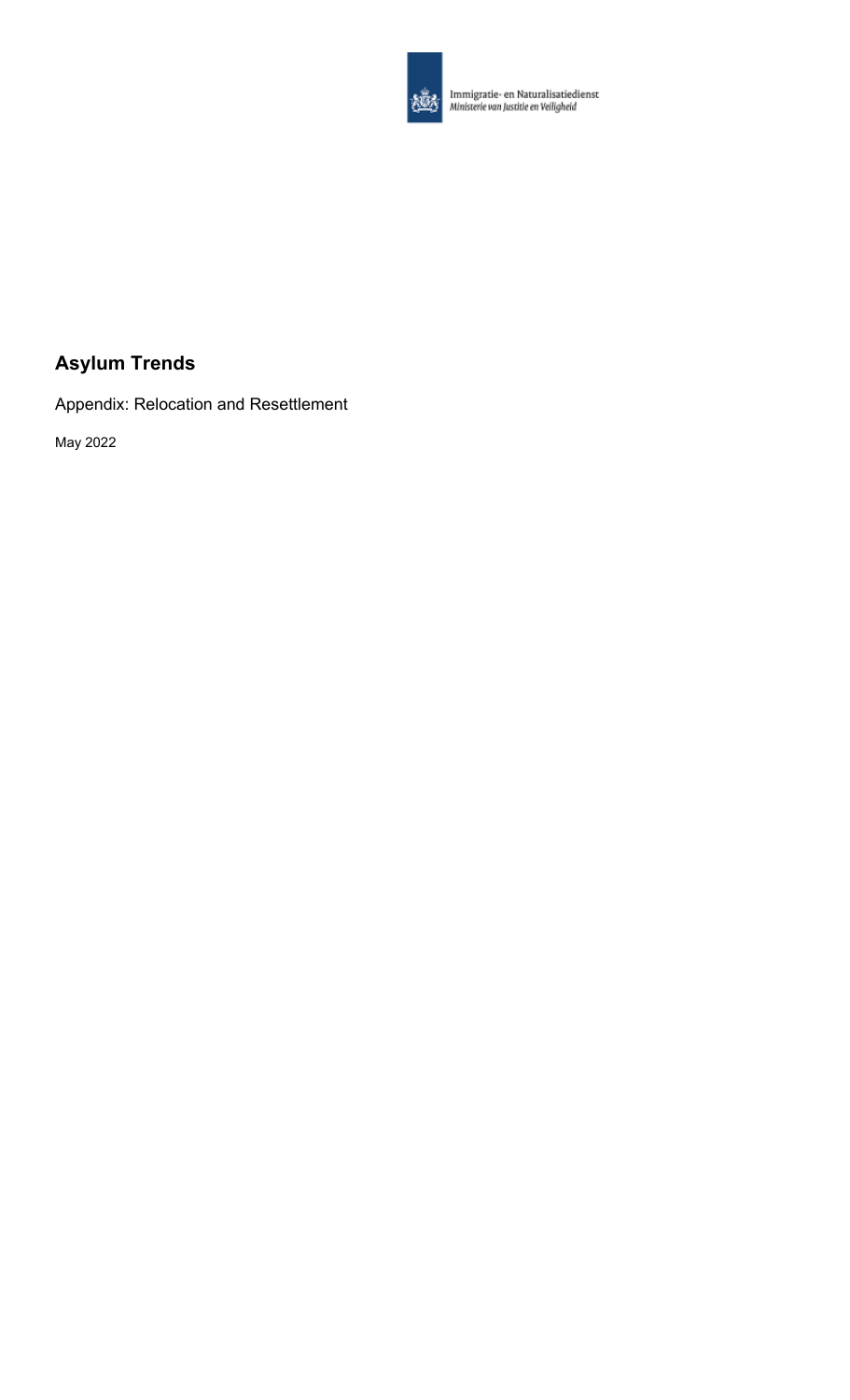

Immigratie- en Naturalisatiedienst Ministerie van Justitie en Veiligheid

### **Influx of asylum relocation in The Netherlands** *Source: METiS*

Total asylum relocation influx in The Netherlands

Current calendar year: **Previous calendar year:** Previous calendar year:

| Country of citizenship   2022 |  |                    |  |
|-------------------------------|--|--------------------|--|
|                               |  | Jan   Total   Perc |  |

*\* To conceal the lowest figures, all values between 0 and 4 are replaced by asterisks.*

*\*\* In September 2015 the Council of the European Union has taken two consecutive decisions to provide (temporary) support to Italy and Greece by relocating asylum applicants to other Member States of the EU. These decisions were valid for a period of two years.*

| Country of citizenship   2021   Perc |    |      |
|--------------------------------------|----|------|
| <b>Syrian Arab Republic</b>          | 56 | 100% |
| <b>Eritrea</b>                       |    | 0%   |
| Total                                | 56 | 50%  |

Total asylum relocation influx in the current year *Period:* 2022 *Number of first asylum applications:* 0

No Data Available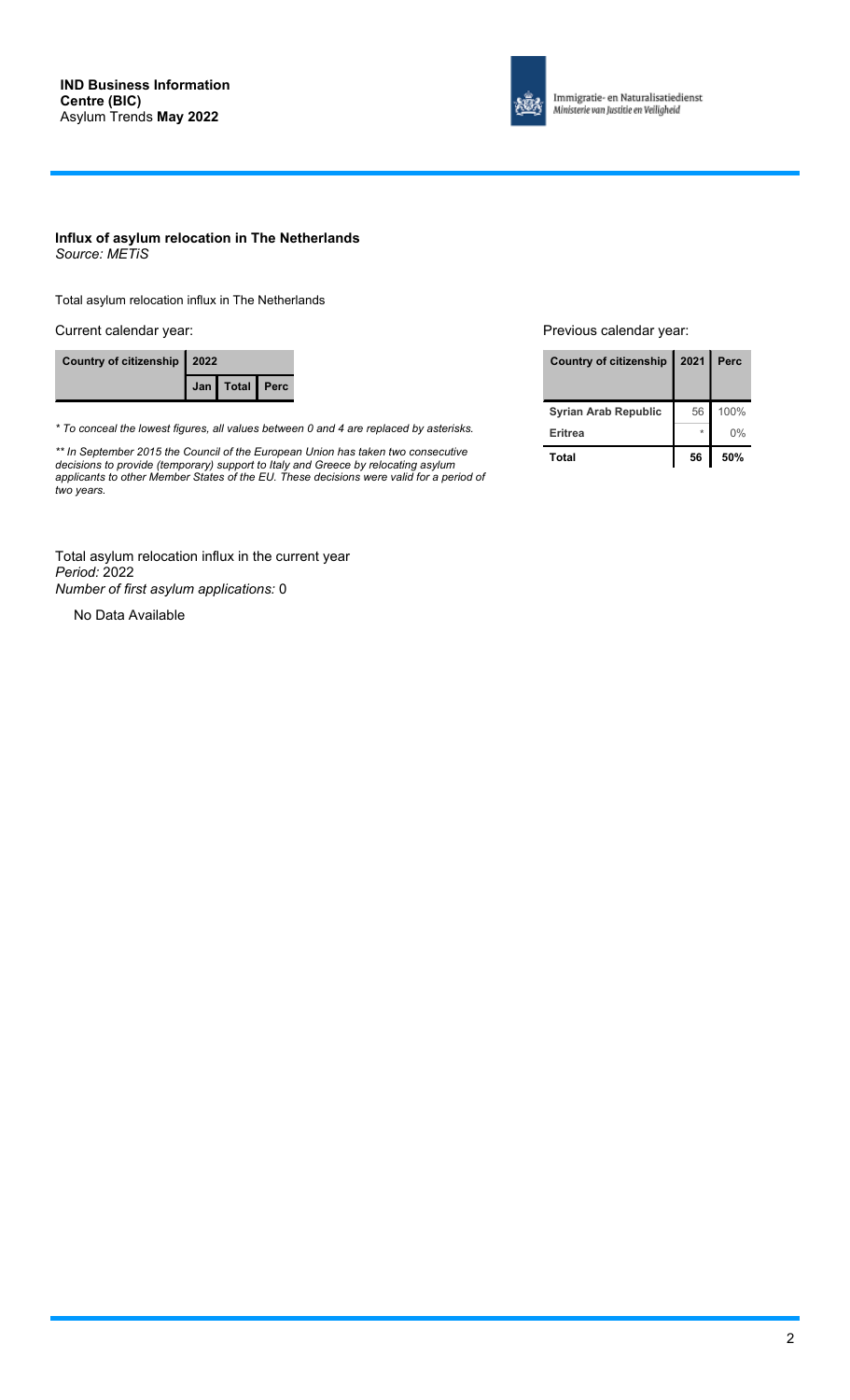

### **Influx of asylum resettlement in The Netherlands (with the exception of 1:1 resettlement Turkey)** *Source: METiS*

Total resettlement influx in The Netherlands

### Current calendar year: **Previous calendar year:** Previous calendar year:

| <b>Country of citizenship</b>         | 2022    |          |         |            |          |              |       |
|---------------------------------------|---------|----------|---------|------------|----------|--------------|-------|
|                                       | Jan     | Feb      | Mar     | Apr        | May      | <b>Total</b> | Perc  |
|                                       |         |          |         |            |          |              |       |
| <b>Syrian Arab Republic</b>           | 113     | 29       | 23      | 6          | $^\star$ | 171          | 54%   |
| Congo, the Democratic Republic of the | 5       | $^\star$ | 5       | 17         | 106      | 133          | 42%   |
| <b>Unknown</b>                        | $\star$ | $\star$  | $\star$ | $^{\star}$ | $\star$  | $\star$      | 1%    |
| Iraq                                  | $\star$ | $\star$  | $\star$ | $^{\star}$ | $\star$  | $\star$      | 1%    |
| <b>Rwanda</b>                         | $\star$ | $\star$  | $\star$ | $^{\star}$ | $\star$  | $\star$      | 1%    |
| <b>Stateless</b>                      | $\star$ | $\star$  | $\star$ | $^{\star}$ | $\star$  | $\star$      | 1%    |
| Cambodia                              | $\star$ | $\star$  | $\star$ | $^{\star}$ | $\star$  | $\star$      | $0\%$ |
| <b>Cameroon</b>                       | $\star$ | $\star$  | $\star$ | $^{\star}$ | $\star$  | $\star$      | $0\%$ |
| Cote d'Ivoire                         | $\star$ | $\star$  | $\star$ | $^{\star}$ | $\star$  | $\star$      | $0\%$ |
| Total                                 | 125     | 29       | 31      | 23         | 108      | 316          | 100%  |

| <b>Country of</b><br>citizenship                      | 2021    | Perc |
|-------------------------------------------------------|---------|------|
| Congo, the<br><b>Democratic</b><br>Republic of<br>the | 30      | 36%  |
| Eritrea                                               | 25      | 30%  |
| <b>Syrian Arab</b><br>Republic                        | 12      | 14%  |
| Unknown                                               | 7       | 8%   |
| Senegal                                               | 5       | 6%   |
| Iran (Islamic<br>Republic of)                         | ÷       | 2%   |
| South<br>Sudan                                        | $\star$ | 1%   |
| <b>Stateless</b>                                      | $\star$ | 1%   |
| Zambia                                                | $\star$ | 1%   |
| Total                                                 | 84      | 11%  |

*\* To conceal the lowest figures, all values between 0 and 4 are replaced by asterisks.*

Unknown 1%

Top nationalities asylum resettlement influx in the current year *Period:* 2022 *Number of first asylum applications:* 316 May 2022

| <b>Country of</b><br>citizenship                   | <b>Total</b> | Perc |
|----------------------------------------------------|--------------|------|
| Congo, the<br><b>Democratic</b><br>Republic of the | 106          | 98%  |
| Rwanda                                             | ÷            | 2%   |
| Total                                              | 108          | 50%  |

Syrian Arab Republic<br>54%

Congo, the Democratic Republic of the 42% Syrian Arab Republic